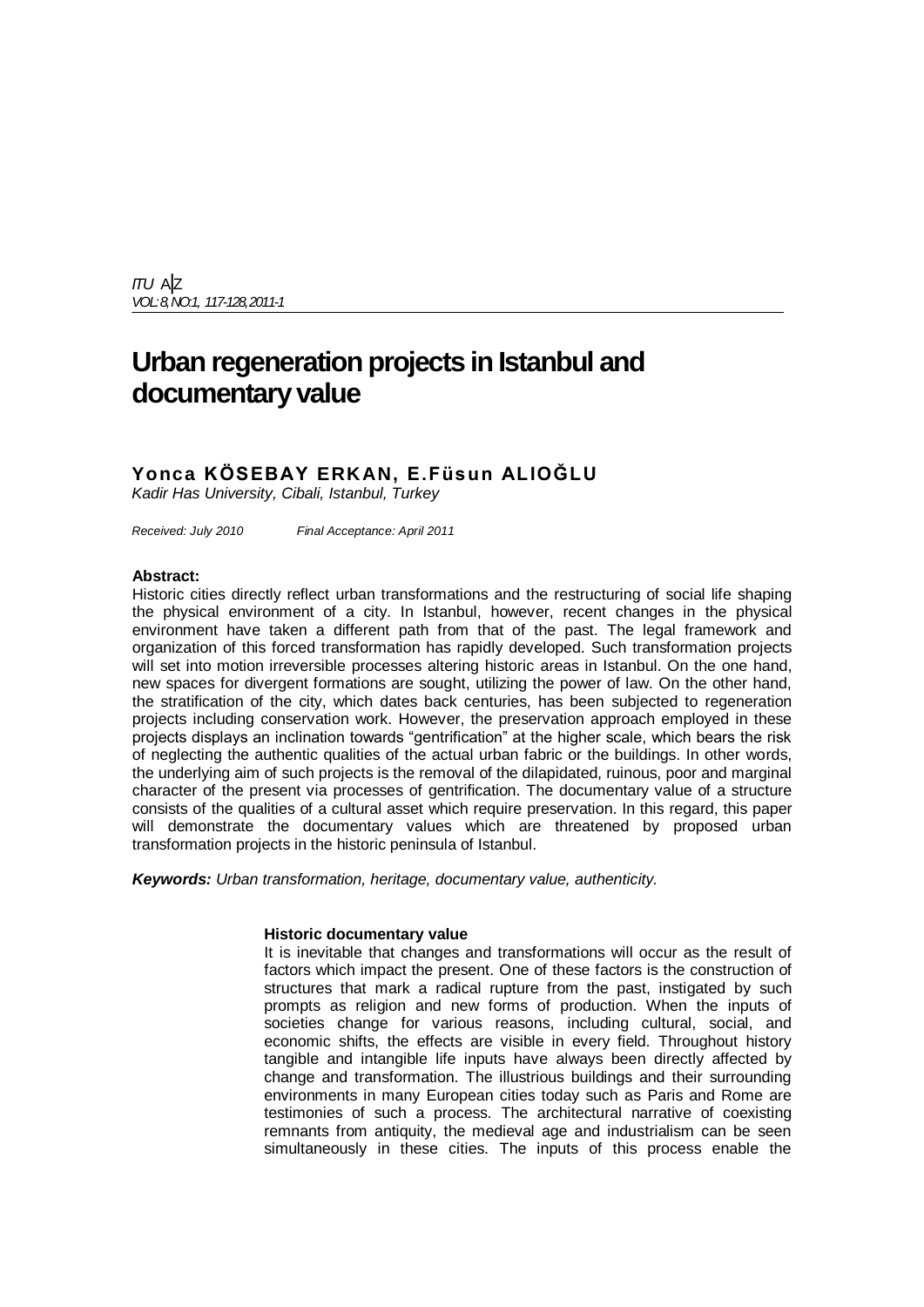acceptance of conservation theories implemented in European countries like Italy and France.

Throughout the centuries, European cities oscillated between preserving the physical artifacts of heritage and duplicating and even destructing them. The nineteenth-century debate over conservation centered around three approaches: Eugene Emmanuel Viollet le Duc's (1814-1879) contention for stylistic unity; John Ruskin's (1819-1900) "romantic view" which supported minimal intervention against monuments; and, the historical restoration theory supported by Luca Beltrami (1836-1914) which valued historical evidence. The most significant focus of these arguments is the documentary value which is evident in every detail of a given building. In the conservation principles of Camillo Boitto (1836-1914) written in 1883, the concern that changes "…could cause misleading results and decree" and "…the additions through time should be respected" is put forward (Ahunbay, 2004). What is mentioned here are the values attained in history; in other words, the documentary value of the building. Later in other conventions in which conservation theory is discussed, documentary value has been a principal issue.

What changed in the understanding of documentary value when conservation was handled traditionally and when a more flexible approach was favored in the post-war period was the profundity of the concept. The theory of conservation evolved over time in a number of ways: from a focus on monument conservation to the conservation of cultural assets; from a focus on single structures to historic environments; and, from an emphasis on tangible cultural values to intangible cultural values. In all of these shifts, documentary value was the key concept upon which the theories were developed. Documentary value can take a number of forms, including:

- The historical topography of a city
- The spatial organization of the urban fabric
- Urban zones
- The socio-cultural structure of the urban fabric
- The structure of a quarter, street, or parcel
- Urban facilities
- The myriad details of the design, material and construction techniques of the architectural heritage

In short, documentary value can occur as a reflection of the cultural, social and economic characteristics of the settlements or the buildings. Sometimes it can be tangible, but at other times it can be perceived emotionally or ideologically.

Conservation interventions certainly have the potential to damage documentary value. At the same time, the proposal put forward by John Ruskin (1819-1900) would also not be valid today: "Neither by the public, nor by those who have the care of public monuments, is the true meaning of the word restoration understood. It means the most total destruction which a building can suffer: a destruction out of which no remnants can be gathered: a destruction accompanied with false description of the thing destroyed… Do not let us talk then of restoration. The thing is a Lie from beginning to end." (Jokilehto,2006, 175).

The dynamics of tangible or intangible heritage which conservation as a concept owes its existence, often and naturally will reject the preservation approach. On the other hand it is not a concern for the underdeveloped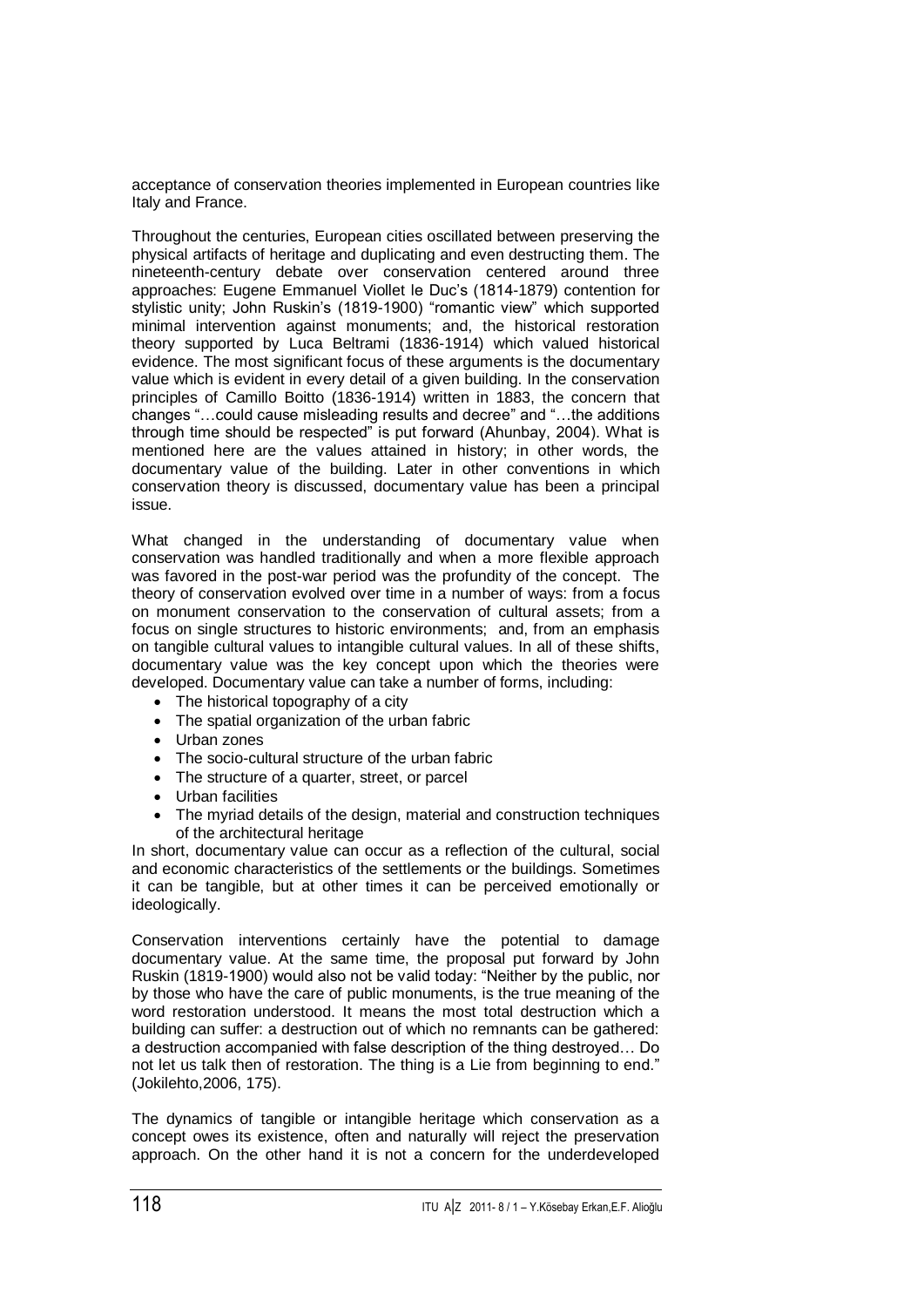countries of today where the urge to unite with the rest of the world in cultural, social and economic terms is high. Rushed restoration and urban regeneration fills the agendas of local and central governments. At this point it is evident that protecting historic documentary value has its own risks because the ability to conserve historic documentary value conflicts with the restorations and urban regenerations based on a premise of gentrification.

#### **The historic peninsula, urban regenerations, restorations**

As the new economic politics of today has increased competition among cities, historic urban centers once again are under pressure to be reorganized as housing, office space and areas of touristic interest for upper-income groups. This reformulation and the actors involved have been defined by the drafting of new legislation. In this regard in Turkey, a new legal framework has been set up, referred to as Conservation Code 5366 (Yıpranan Tarihi ve Kültürel Taşınmaz Varlıklarının Yenilenerek Korunması ve Yaşatılarak Kullanılması Hakkında Kanun). Notable features of this code include:

- An improvement over the prior code, Conservation Code 2863
- It is internally organized (Renewal Boards)
- It centralized decision-making power

This new legal legislation has made it possible to inflict trauma not only on socio-cultural and economic spheres but also on urban and structural features. The graveness of the situation becomes apparent when the details of the interventions are examined up close. Applications leave the principal conservation criteria in danger, one of which is historic documentary value. Restoration and design decisions concerning urban conservation or of a single monument are left to certain contractors and architectural offices empowered with the unplanned and undemocratic character of the law. Further, the right to information access is hindered, and what is shared with the public through related websites are usually superficial renderings with a notable lack of detail.

In Turkey, it is a well-known fact that the drafting of legal legislation primarily targets Istanbul and it follows that the first implementations take place in Istanbul. This city of significant world heritage is on the brink of undergoing a transformation unlike any before.

# **Which aspects of "documentary value" are disappearing?**

There are more than enough projects on the Historic Peninsula of Istanbul, either realized or in the design stage, to provide data for a discussion of the loss of documentary value. One of these is the Fener Balat Rehabilitation Project. Although it has not been treated as falling within the purview of Code 5366, this project began in 2003 as a joint venture between the European Union and the Fatih Municipality (www.fatih.bel.tr). The project is composed of four main stages:

- The socio-economic regeneration and sustainable rehabilitation of the Fener and Balat Districts
- The creation of economic activity for the members of the community
- The strengthening of the technical capacity of the Fatih Municipality

 The creation of a replicable, successful model of urban rehabilitation The tenets of the project have been defined thus: "…Buildings in Fener and Balat districts demonstrate severe problems of decay and dereliction, compounded by the poor economic status of the inhabitants. To remedy this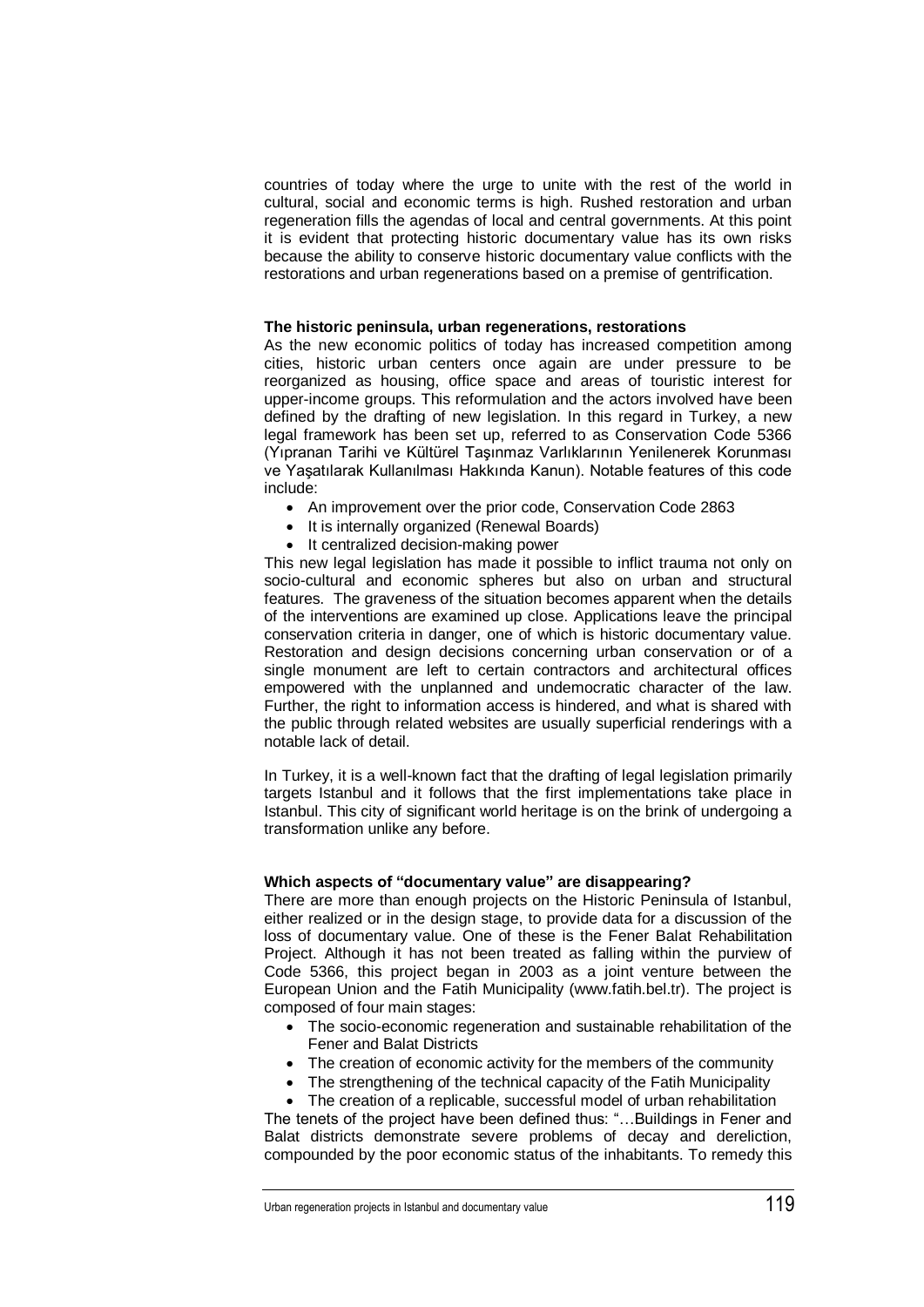situation, an indicative number of historic houses will be rehabilitated, selected on the basis of various social and architectural considerations..." ([www.fenerbalat.org](http://www.fenerbalat.org/))

The project, although very prominent by its social content, can be considered as a project which has failed to reach its goal due to the poor descriptions of the restorations at the beginning and at the implementation stage. as the project plan states that "...the roofs and façades of these houses will be restored, outside door and window frames will be renewed, and annexes/extensions that do not fit the original character of the buildings will be removed during the restoration..." (www.fenerbalat.org).

This statement makes it clear that substantial restoration was not the original aim. Merely repairing the roof or the facade of a historic building cannot be accepted as a restoration. There should not have been any limitations in a project like in the case of Fener Balat where structural and constructional problems coexist. As a matter of fact, serious structural problems continue to exist in the interiors of the houses. This project failed to deal with the problems of the interiors of the structures, and therefore could not provide healthy living conditions for inhabitants. On the other hand, the project implies a gentrifying character to people viewing the houses from the outside, and gives the impression of a healthy, well kept environment (Figure 1).

Secondly the project did not live up to its promises, and "the additions hampering authenticity" have not been removed. For example, balconies made of concrete were not removed regardless of their size. In some others, unskilled additions were not accepted as they are, but treated as authentic and reproduced accordingly, as in the case of a dilapidated building that had lost its projection where the projection was reconstructed. A later addition, such as an overhang, was redesigned as a marquise and applied to several houses. In addition:

- Window sills were treated as moldings,
- Floor additions and the moldings framing the eaves were constructed with newly invented details.

Of course, restoration applications require reintegration. However, reintegration in this project was not designed specifically for a given building, but rather generic design solutions were invented.

A self-critical statement made by the project team is worthy of note here: "…It would seem that it contradicts the basic principles of restoration to approach every building individually, but here the restoration descriptions are grouped generically; for the cases that required specific solutions, the descriptions were customized over these generic ones…" (Altınsay Özgüner, 2009). It is apparent that this project did not take a standardized analytical approach in compiling an inventory concerning the following:

- The moldings at the floor level of each building, moldings framing the eaves, window frames and building height
- Decisions to keep or remove unskilled additions
- Decisions for lost items (keeping the existing one, replacing it with an imitation or constructing it with neutral materials)

Through such applications, the buildings were adorned with new details while the historic documentary value in the materials, construction techniques and craftsmanship that ought to be passed on to future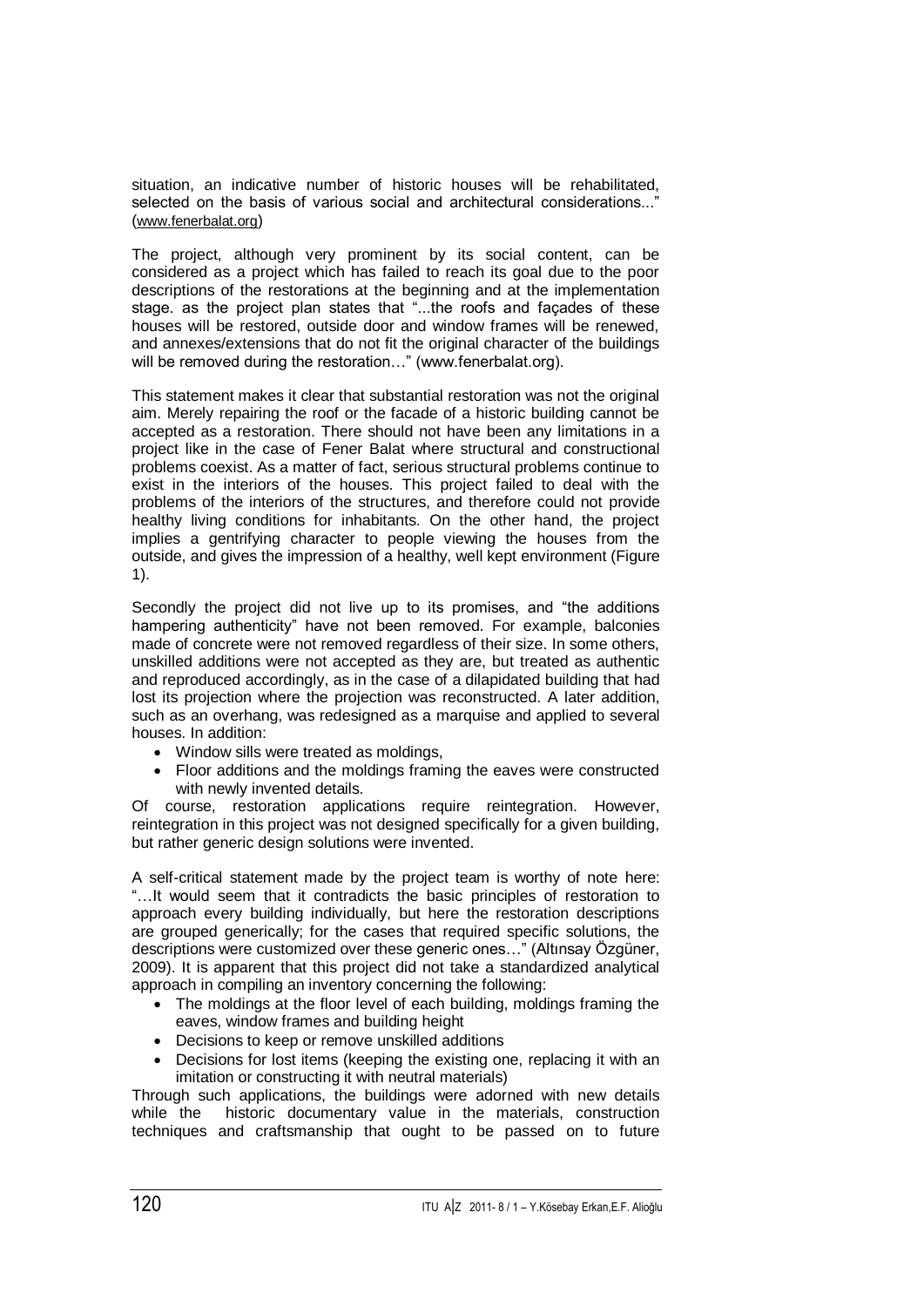generations has been damaged. Therefore, the project failed to achieve its goal as a model of urban regeneration for other locations.



Inventory no. 19 (Simple repair)



Inventory no. 20-22 (Simple repair)

*Figure 1. Rehabilitation of Fener and Balat Districts Programme / Building Examples, (www.fenerbalat.org)*

Another project designed for the historic peninsula is the Fener Balat Waterside Renewal Project (www.fatih.bel.tr). The project encapsulates a 29.353 m2 area of land over which 297 buildings currently exist. Of this building stock, 181 are listed vernacular buildings. The Municipality of Fatih stated that the goal of the project is to repair neglected and damaged buildings within the project area indicated as the protection zone in which there are 34 monumental buildings, and to bring into being a district suitable for the Golden Horn and its history. However, the project seems to have gone beyond this description; the apparent purpose seems to give way to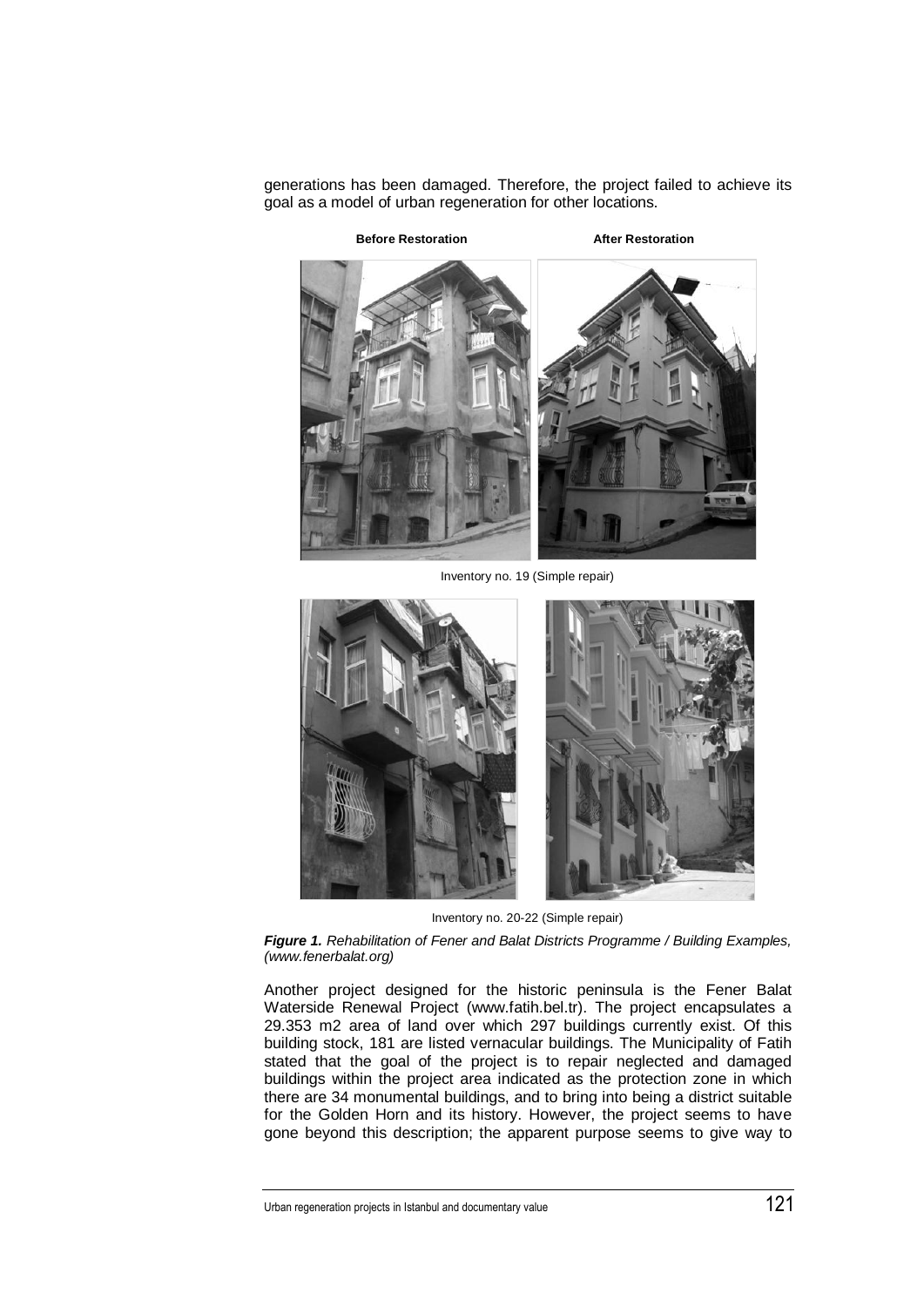new constructions and cause structural change on a large scale (Figure 2, 3). Some of the effects include:

- A recreation of the character concerning the relation of the Golden Horn with the city walls
- The traditional small parcels supporting small dwellings are replaced by a new fabric composed of larger masses
- The traditional style with certain heights and façade organizations are replaced by larger buildings creating a continuous wall effect
- Buildings that need to be preserved are incorporated into these large blocks
- The horizontal and vertical aspects of these buildings are changed
- The relation between buildings and the street has been shifted
- The relation between buildings and the city walls has been shifted
- The materials and techniques used in the construction of the buildings has been disregarded.



*Figure 2. Fener- Balat Waterside Renewal Project / Examples Façades Proposal [\(www.cinicimimarlık.com\)](http://www.cinicimimarlık.com/)*

Another regeneration project is taking place at Ayvansaray, as it is called The Ayvansaray (Turkish) Quarter Renewal Project (Figure 4). In this project, "the fact that it is a Turkish quarter shaped the urban design project as one of the main criteria." The characteristics of the area are described as follows:

- The area is composed of buildings that are made of timber, two stories high, with courtyards
- In masonry buildings decorations made of brick are used in the narrow eaves, and decorated plastering is used on the facades. Timber buildings are constructed on masonry bases with a post and beam system.
- External, central and internal sofa plan types are used.
- The projections of the buildings are located centrally or at one of the sides or continuous along the façade. The projections at the corners are designed to expand the view.
- Single, double, and triple vertical sliding window modules are used
- In masonry buildings usually the facade is plastered. In some plastered plain buildings decorated thin window door sills are used. Often in the masonry entrance floors of the timber buildings, window sills made of brick are used.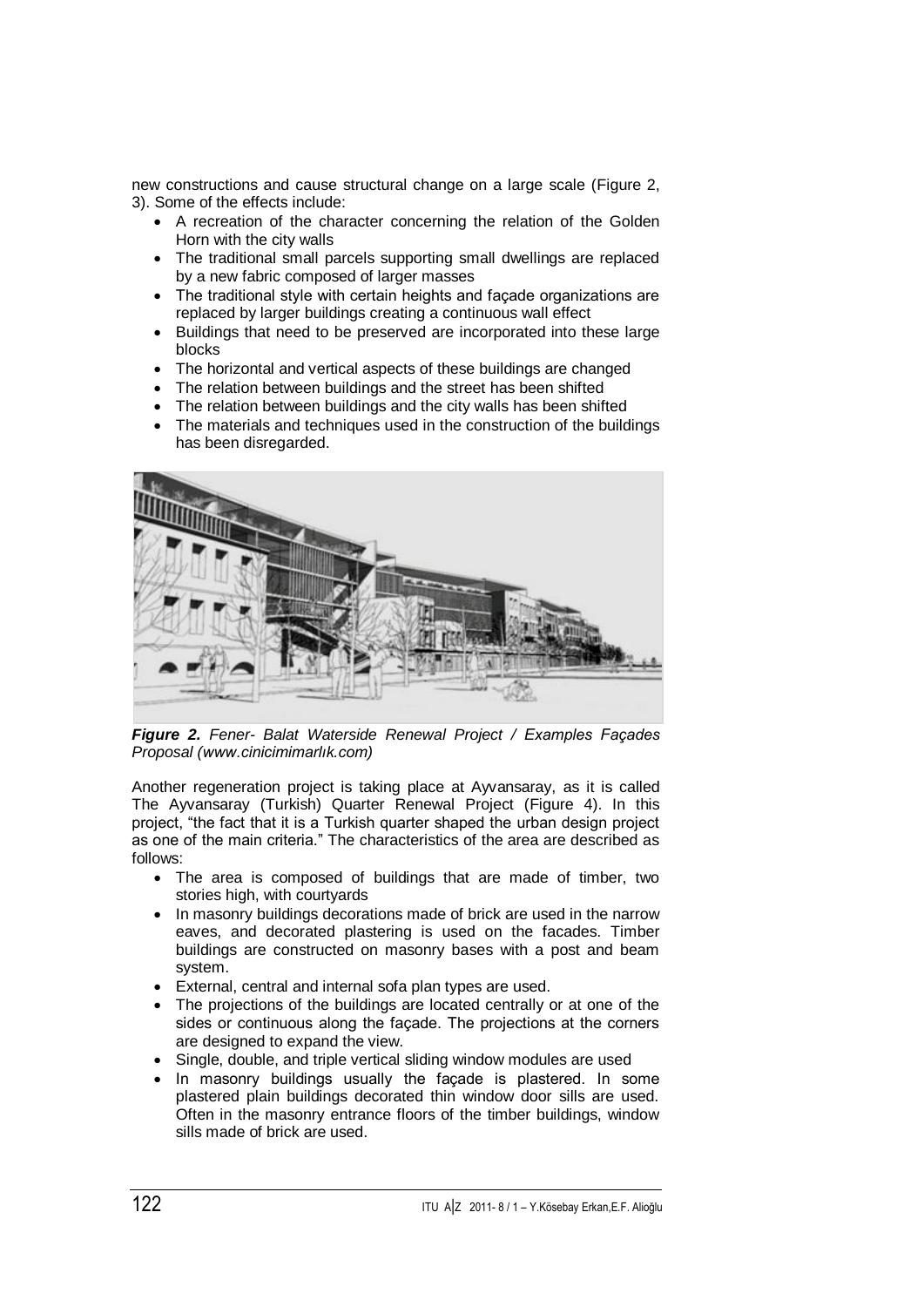In the design stage, many of the significant characteristics of the traditional Turkish house have been modernized. Therefore the above mentioned characteristics , also defined the quality of the intervention. The analysis and the resulting design do not contain any information regarding the historic documentary value. What is actually addressed in this project are in fact new constructions resembling Turkish Houses**.**



Site plan and roof view



Historic House and Facade Proposal

*Figure 3. Fener- Balat Waterside Renewal Projects (www.sepinmimarlık.com)*



*Figure 4. Ayvansaray (Turkish) Quarter Renewal Project Facade Proposals (www.fatih.bel.tr)*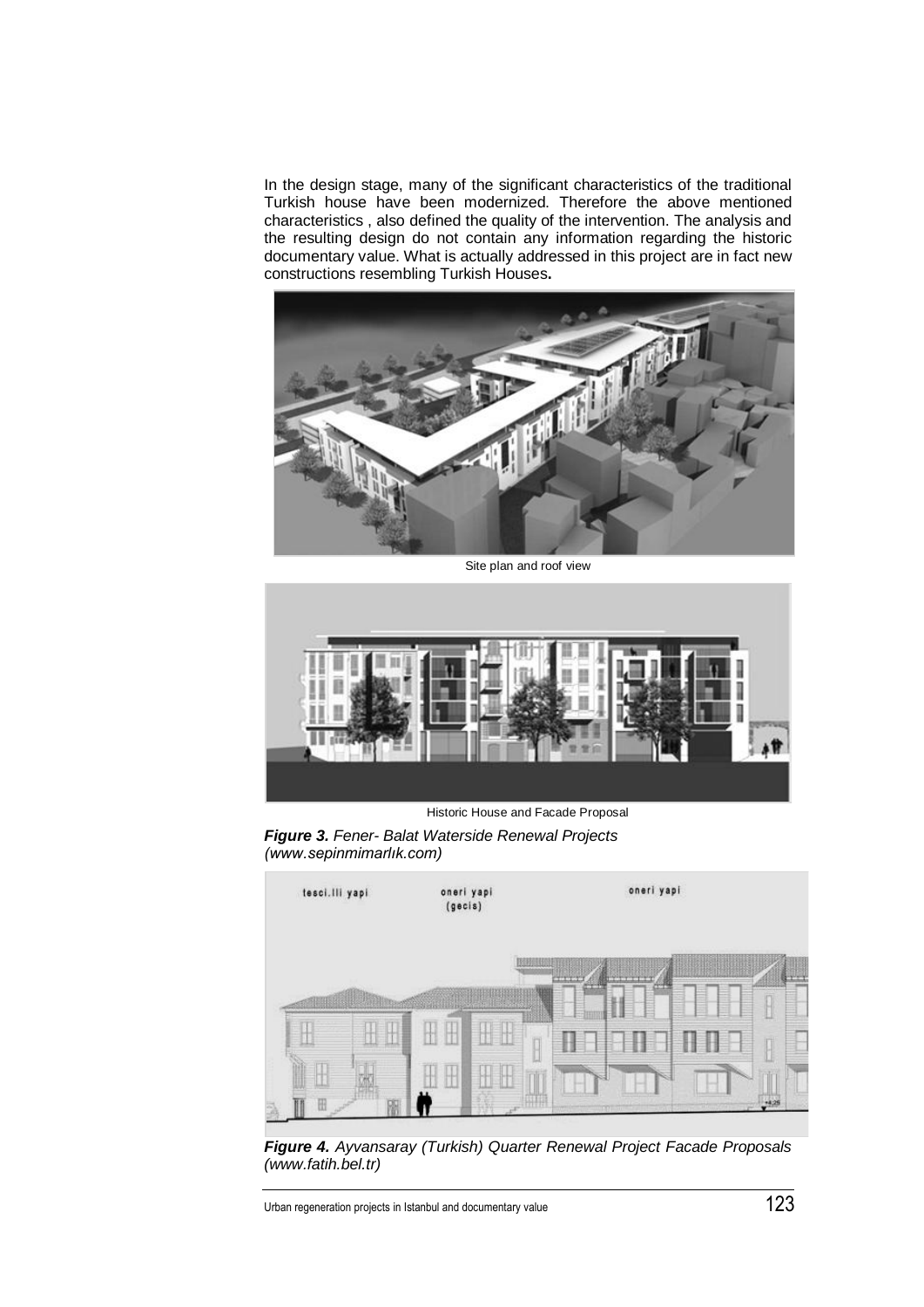Another urban regeneration project has been prepared for the quarters of Küçük Mustafa Paşa and Haraçcı Kara Mehmet ([www.fatih.bel.tr](http://www.fatih.bel.tr/); Figure 5), and has been desribed as follows: "The remaining historic buildings in this quarter can be viewed entirely from the Golden Horn shore. In this project, considering the potential arising from the location and organization of the area, it has been planned so that the renewals will elevate the urban quality" (www.fatih.bel.tr). Upon closer examination of the details of the project, we can see that certain preferences were made:

- The relation of the Historic Peninsula *vis a vis* the city walls has not been taken into consideration
- Inappropriate zoning has been proposed
- New urban spaces are to be created
- The new design concept is ambivalent as regards the rendering of traditional architecture.
- The topography has been disregarded in this project and the constructive experience has been undervalued.



*Figure 5. Küçük Mustafa Paşa and Haraççı Kara Mehmet Quarters Renewal Project, Facade Proposals (www.utopia.com)*

The Süleymaniye Regional Renewal Project is another attempt at renewal in the Historic Peninsula. As part of the endeavors undertaken under the auspices of "Istanbul's selection as the European Capital of 2010, the goal of the project is to create a new Istanbul and Fatih district faithful to history and culture in which mixed-use facilities (commercial, touristic and cultural) coexist. This would enable the area to become a positive and attractive urban area at the national and international levels, but most of all at the local level. The goal is to create a safe, sustainable, and livable urban settlement fabric which is secure against all kinds of disasters and risks and also to preserve and perpetuate the architectural fabric." The project, as planned by the Fatih Municipality, should:

- Be sensitive to change
- Be respectful of humankind and history
- **Enable large-scale community participation**
- Include the surveying, restitution and reconstruction of demolished historical buildings
- Include the restoration of standing historic buildings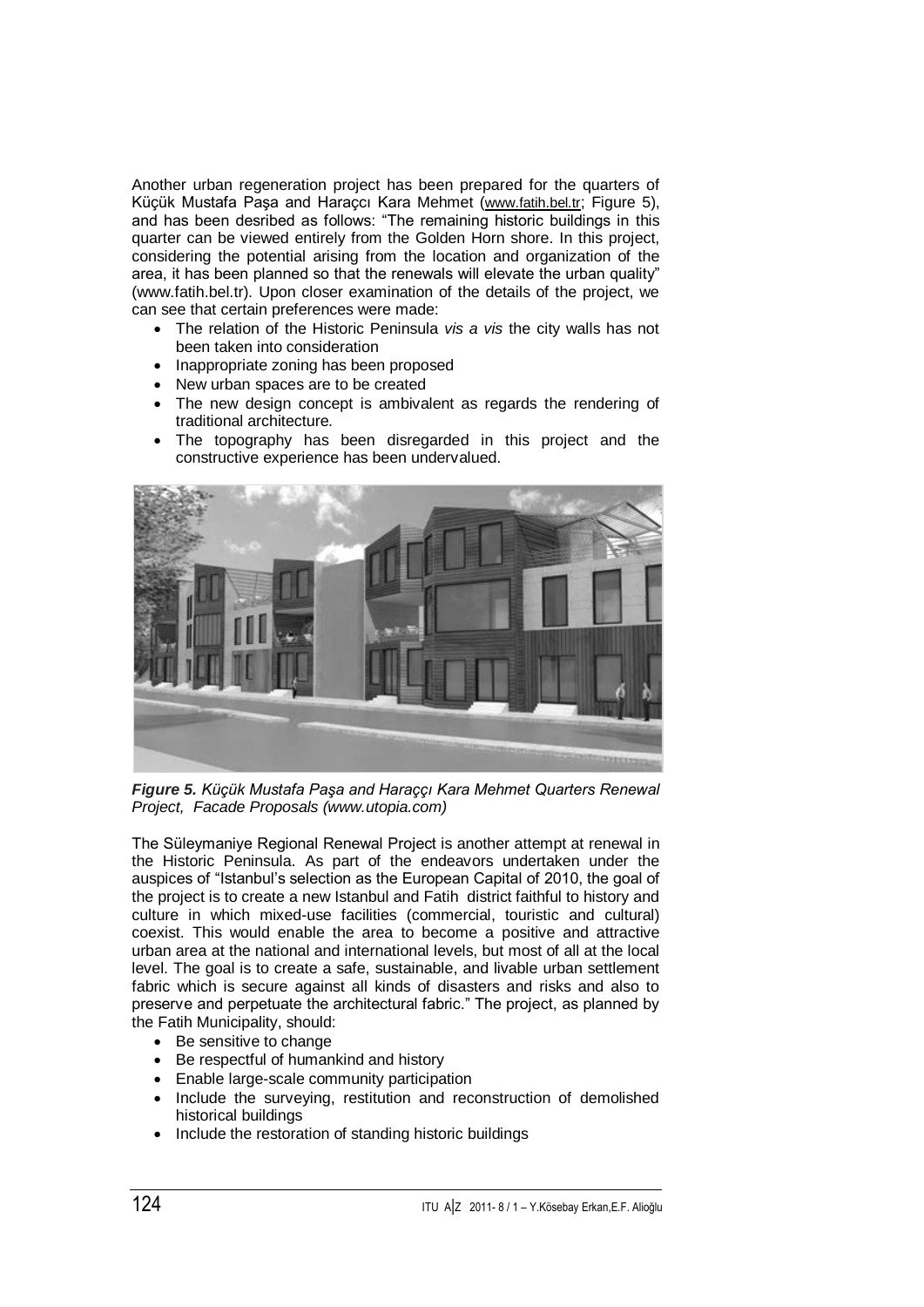Involve new design projects sensitive to the environment [\(www.fatih.bel.tr\)](http://www.fatih.bel.tr/).

However, on-site observations reveal that either:

- The current architectural and historic values of the area will be demolished and then reconstructed
- The newly designed facades will imitate Ottoman Houses (Figure 6).



*Figure 6. Süleymaniye Region Renewal Project, Elevations (Actual and Proposal) [\(www.fatih.bel.tr\)](http://www.fatih.bel.tr/)*

In either case, it is evident that the historic documentary value of each building or environment is not being taken into consideration, revealing that the underlying aim is to gentrify the area by creating street facades that will merely resemble stage settings.

# **Evaluation**

Cultural identity is embedded in the urban fabric, and this includes traces of cultural, social and economic structures as well as reflections of political periods and changes in the politics of civil engineering, and all of these are an integral part of historic documentary value. In this regard, no matter what conservation action is taken, the historic documentary value should be explored and surveyed in terms of tangible and intangible cultural heritage, from the small scale of single buildings to the larger scale urban areas. However, Fatih Municipality has disregarded this approach in its planning which encapsulates cultural heritage and has radical potential for change. The project descriptions have been developed through a contemporary "urban planning and conservation" discourse, and several analyses have been generated utilizing historic documents and gathered information. However, the outcomes display a superficial character, as if no such analysis had actually been carried out.

At the urban scale, the impacted elements include:

- The city-wall sea composition
- The building wall sea composition
- Organic street patterns
- Narrow parcel organization comprised of small houses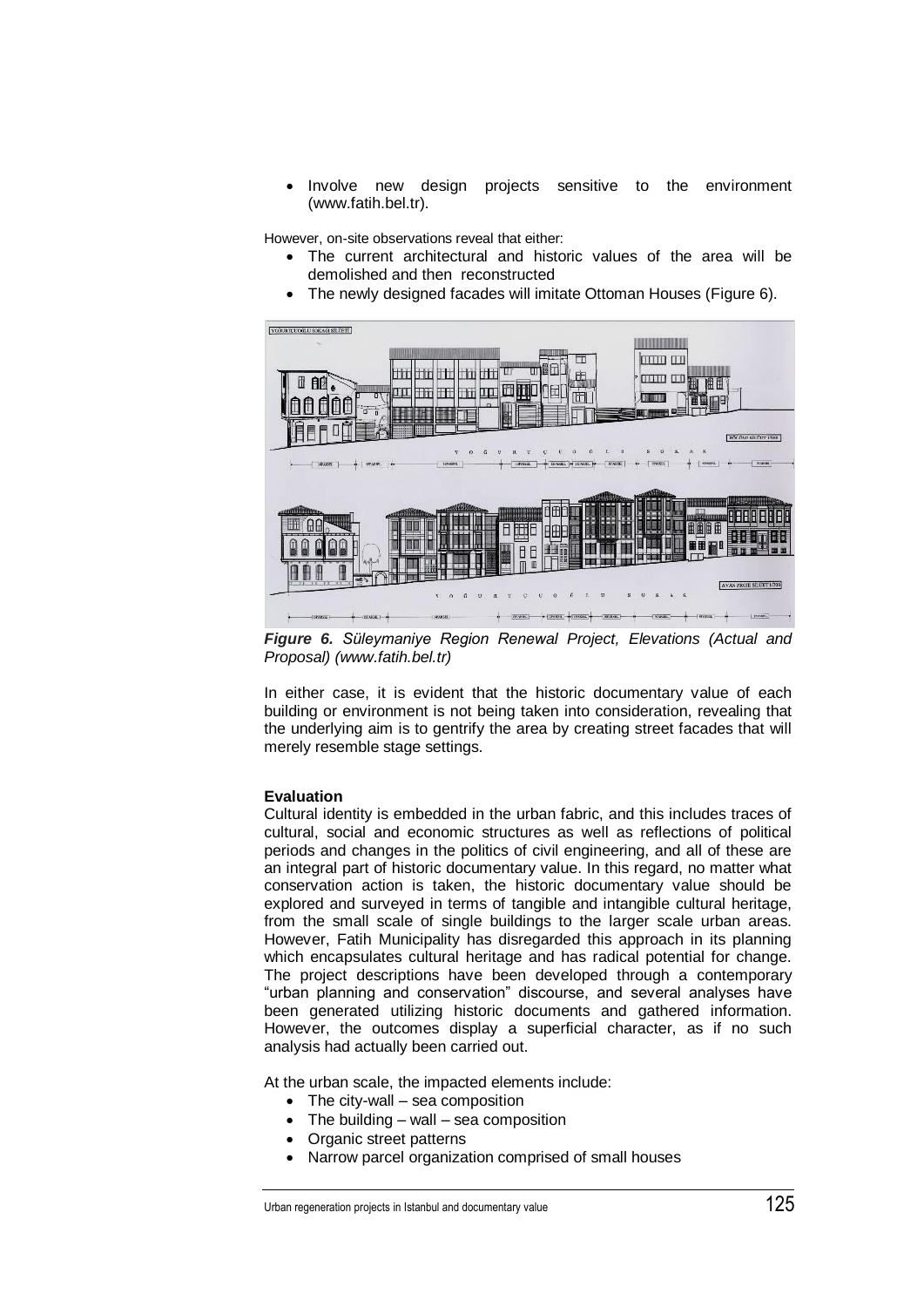- Building and backvard layouts
- Traditional roof patterns based on the usage of narrow parcels
- Urban facilities (historic water pipes and sewage canals, and lighting)
- At the single-building scale:
- In the inventory files, the architecture has been conceptualized on a larger scale materials and construction techniques are not taken into consideration
- All of the survey/restitution/restoration projects have been prepared on a scale of 1/50, creating a generic approach,
- The materials and construction techniques have not been documented in detail,
- Restitution projects have been treated as application projects.

The applications implemented by Fatih Municipality did not stay within the framework of Code 5366. Also, in the category of design projects or conservation plans, projects with a similar attitude disregarding historic documentary value have been produced. The common characteristics of these projects can be listed as follows:

In all of the proposed projects, constructing new urban spaces and buildings entailed:

- Clearing heritage buildings where possible, but maintaining the façade as a setting
- Using particular architectural firms, which results in generic projects
- All of these urban regeneration projects are flawed in the following ways:
- There is a disregard for historic topography
- There is no attention paid to the underground archaeological values known or unknown today
- No preparations for an inventory at the urban or building scale that could be passed on to future generations have been made
- There is an overall lack of a holistic approach rendered concrete through a management plan, even though all of the projects are centered on the Historic Peninsula.

All of these projects, should they be implemented as they are, will cause damage to the urban memory, which will be unrecoverable. No documentation has been prepared in the destruction of the authentic characteristics resulting from these restorations. In this way, these projects will be unable to protect the historic documentary value which will soon be forgotten. Future generations will have to suffice with the local architectural history through silhouettes, streets and buildings that are like paintings in character. Unfortunately, there will not be any detailed study handed down to them, like the ones prepared at the turn of the  $20<sup>th</sup>$  century, for understanding traditional construction techniques (Figure 6.). In the end, the common characteristics of new urban spaces and buildings which have been decontextualized are such that they could be constructed anywhere in Turkey or in the world.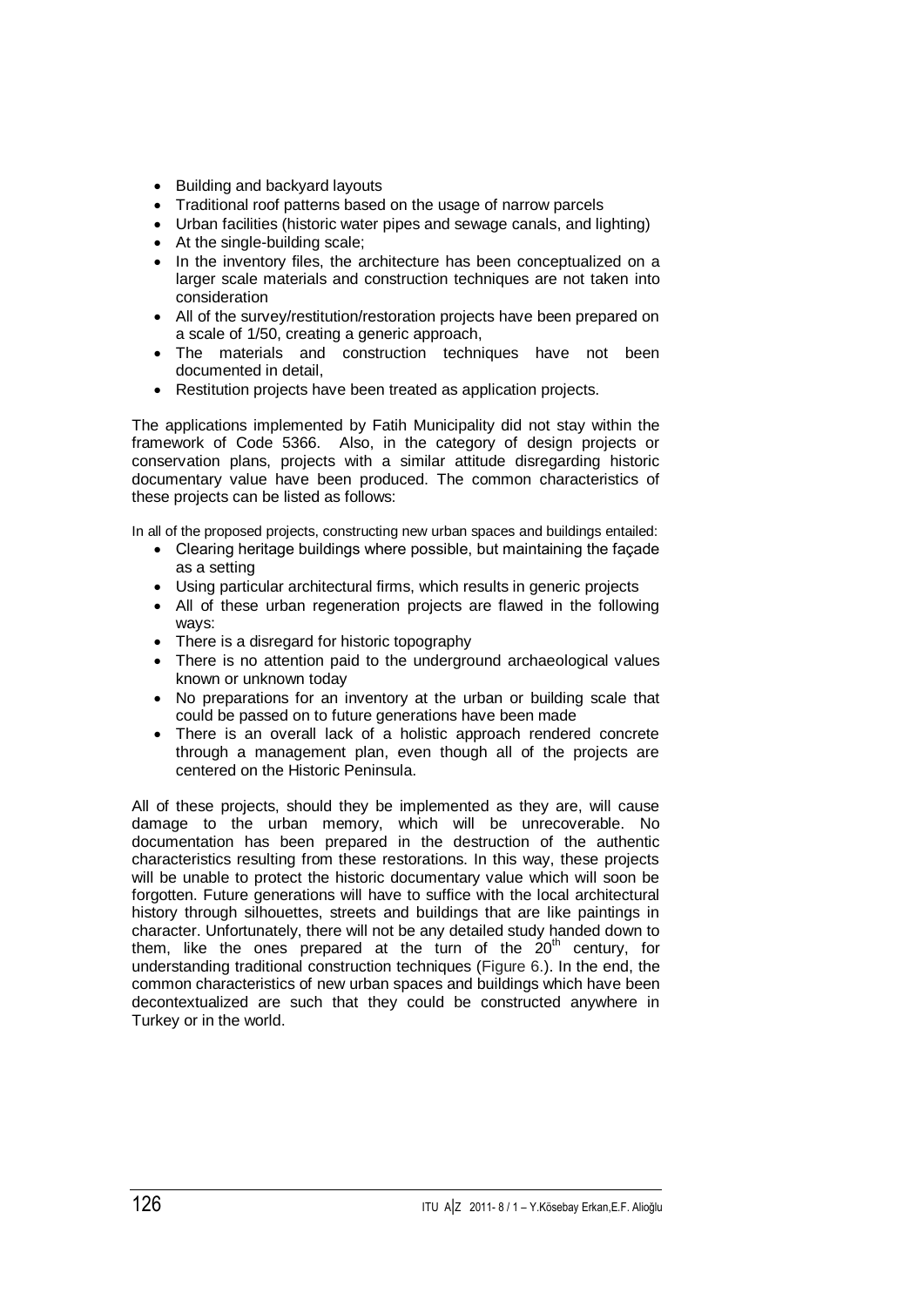

Masonry Building Details, Cornice and eave



Timber Building Details Wooden ceiling

*Figure 6.* Studies on Traditional Details (Ali Talat Bey, Osman Nihat Bey, 1926)

# **References**

- Ahunbay, Z., (2004), **Tarihi Çevre Koruma ve Restorasyon**, Yem Yayınları, İstanbul, pp.8-20.
- Ali Talat Bey, Osman Nihat Bey (1341/1926), **Kagir İnşaat Kitabına Ait Eşkal**.
- Ali Talat Bey, Osman Nihat Bey (1341/1926), **Ahşap İnşaat Kitabına Ait Eşkal**.